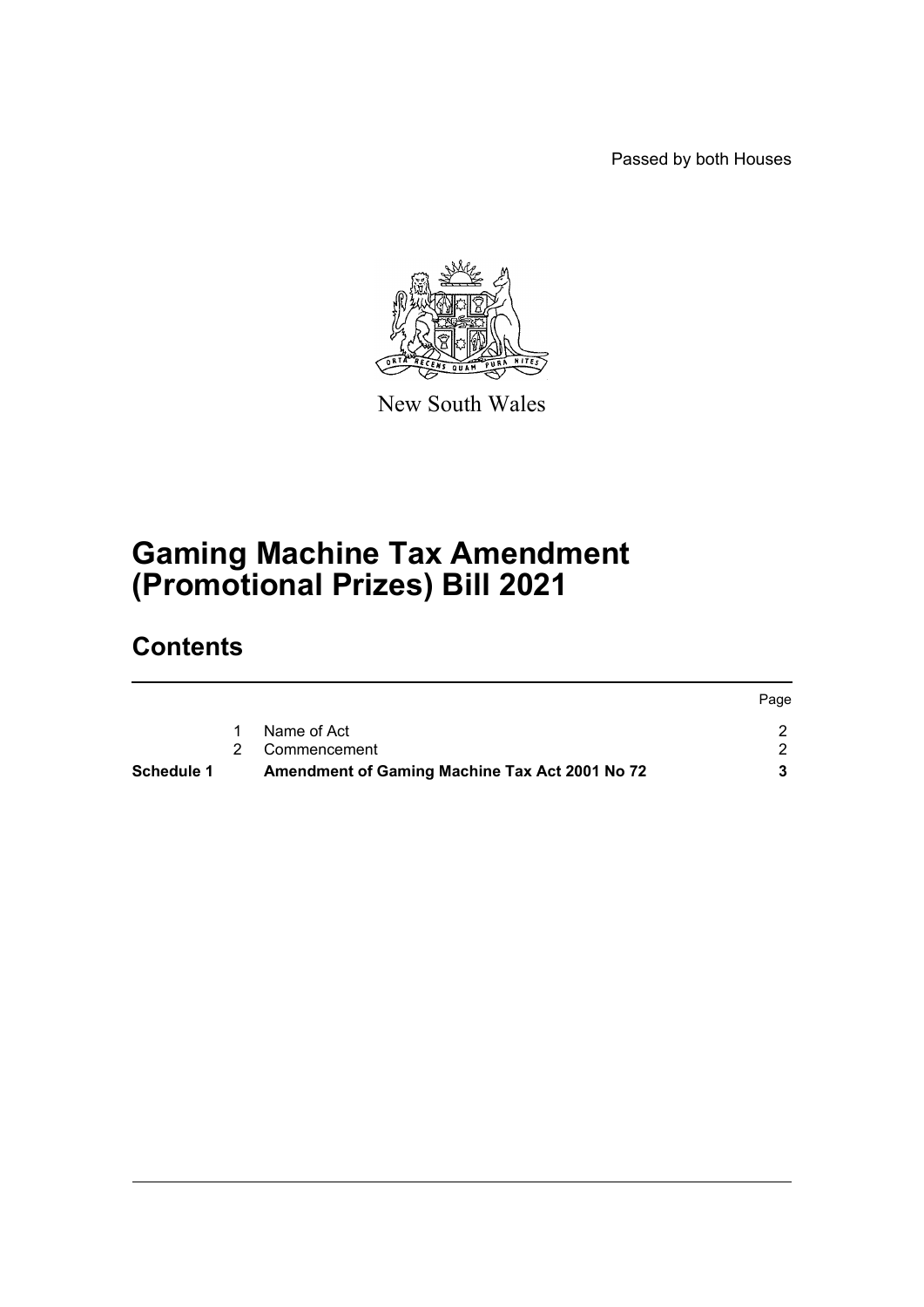*I certify that this public bill, which originated in the Legislative Assembly, has finally passed the Legislative Council and the Legislative Assembly of New South Wales.*

> *Clerk of the Legislative Assembly. Legislative Assembly, Sydney, , 2021*



New South Wales

# **Gaming Machine Tax Amendment (Promotional Prizes) Bill 2021**

Act No , 2021

An Act to amend the *Gaming Machine Tax Act 2001* to make it clear that bets placed on gaming machines using promotional prizes are taxable; and for other purposes.

*I have examined this bill and find it to correspond in all respects with the bill as finally passed by both Houses.*

*Assistant Speaker of the Legislative Assembly.*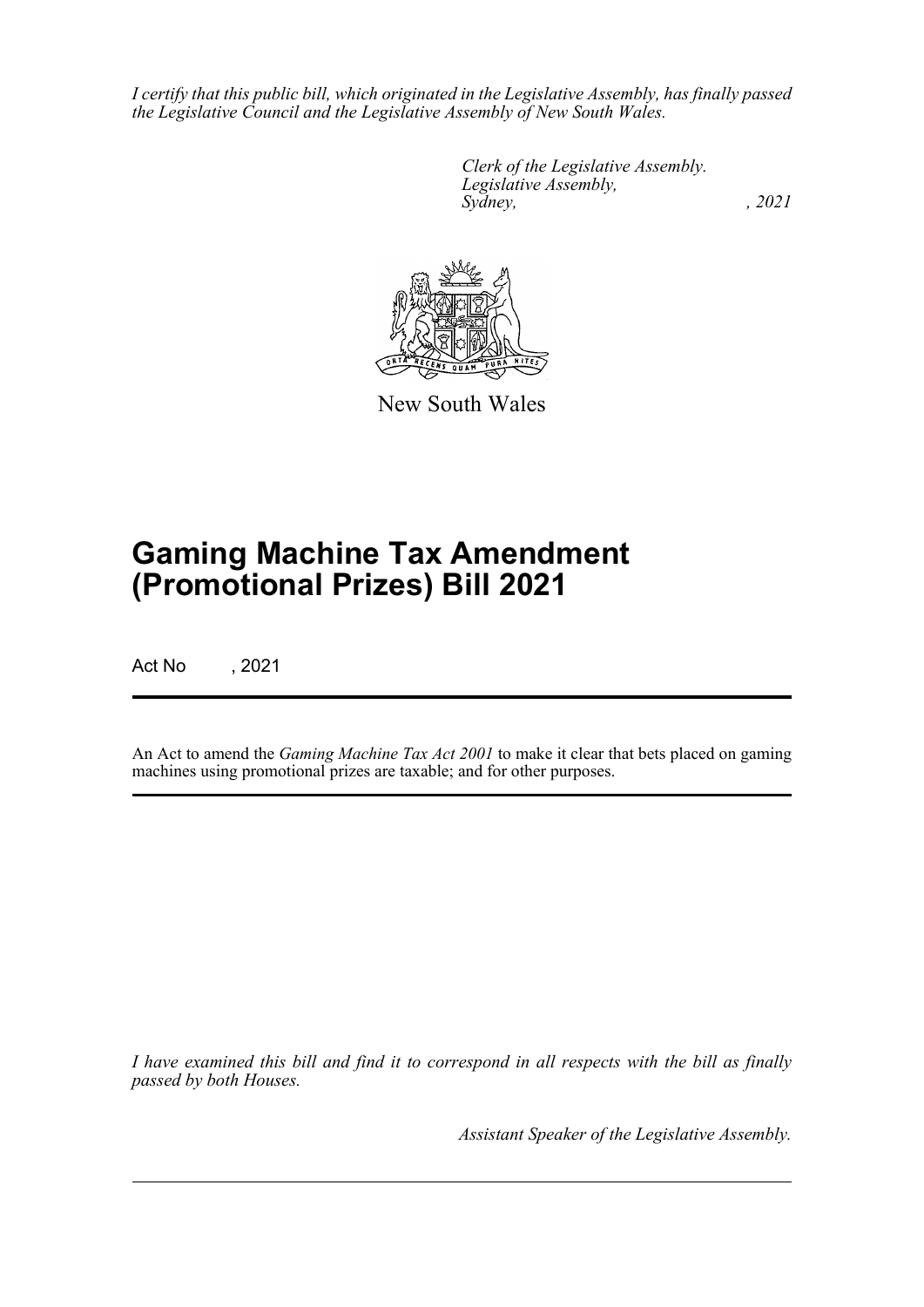## <span id="page-2-0"></span>**The Legislature of New South Wales enacts—**

#### **1 Name of Act**

This Act is the *Gaming Machine Tax Amendment (Promotional Prizes) Act 2021*.

### <span id="page-2-1"></span>**2 Commencement**

This Act commences on the date of assent to this Act.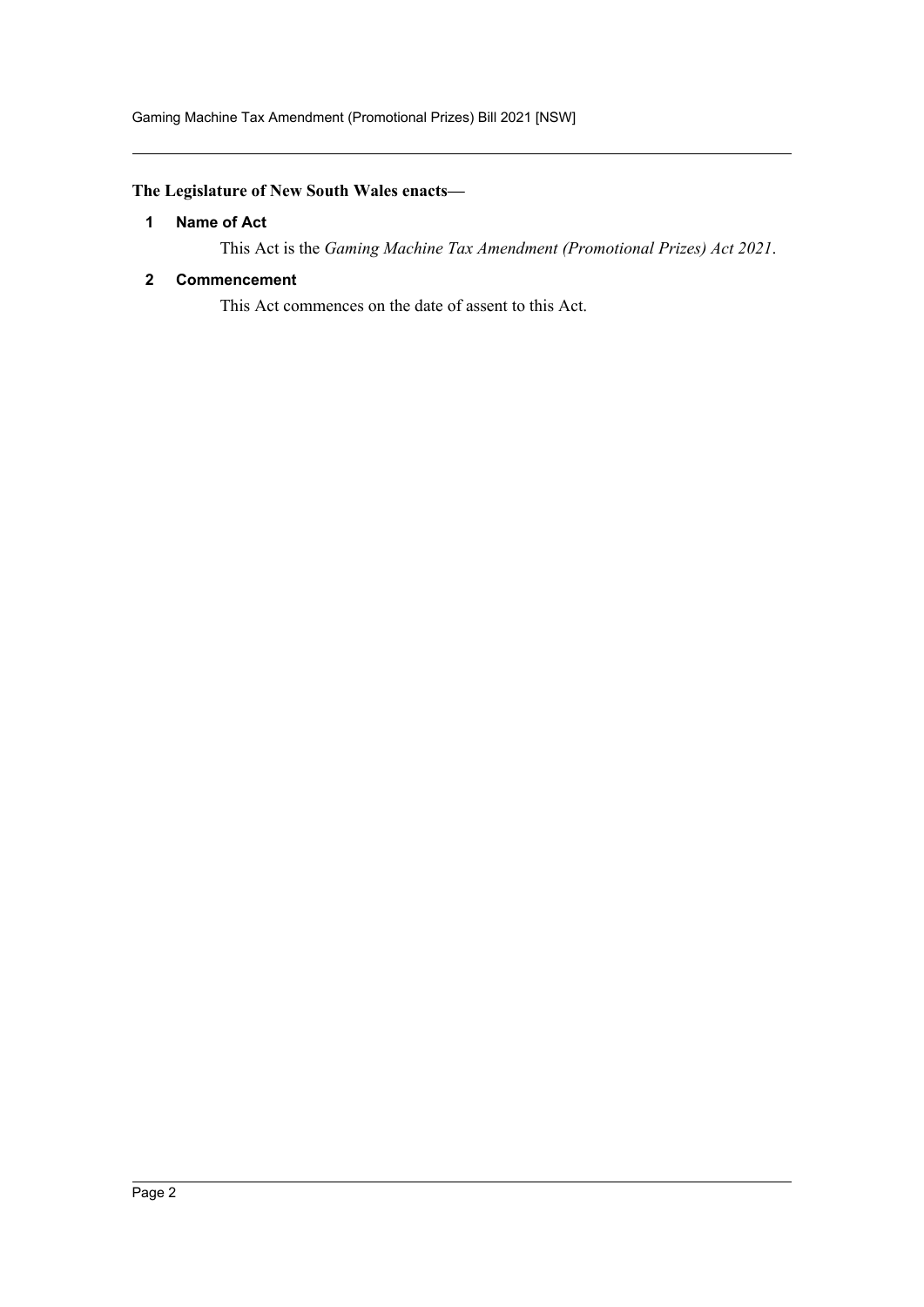## <span id="page-3-0"></span>**Schedule 1 Amendment of Gaming Machine Tax Act 2001 No 72**

## **[1] Section 3 Definitions**

Omit the definitions of *cancelled credits payment*, *outgoings*, *progressive jackpot payment* and *revenue from a gaming machine* from section 3(1).

Insert in alphabetical order—

*outgoings*, in relation to a gaming machine, means—

- (a) winnings, or
- (b) progressive jackpot prizes, or
- (c) for a gaming machine that is a part of an authorised linked gaming system operating under the *Gaming Machines Act 2001*, Part 10—the amount that is deducted from the gaming machine to build a prize for the authorised linked gaming system.

*progressive jackpot prize* means the amount to which a gaming machine player or other person is entitled to be paid—

- (a) for the achievement by the player, at the end of a play, of a combination of symbols designated, in the original design of the gaming machine, or in a subsequent modification approved by the Authority, as a progressive jackpot combination, or
- (b) on the happening of another event or contingency which the Authority approves, by written instrument, as being a due occasion for a progressive jackpot prize for the purposes of this definition.

*promotional prize* has the same meaning as it has in the *Gaming Machines Act 2001*, section 45.

*revenue from a gaming machine* means the total amount of bets made on a gaming machine by a player, including bets made using a promotional prize.

*winnings* means the total amount of prizes won by and paid or awarded, or liable to be paid or awarded, to a player from playing a gaming machine, but does not include promotional prizes.

### **[2] Section 3(2)**

Omit the subsection.

#### **[3] Schedule 2 Savings and transitional provisions**

Insert after Part 5—

## **Part 6 Provision consequent on enactment of Gaming Machine Tax Amendment (Promotional Prizes) Act 2021**

#### **11 Application of amendments and validation of returns**

- (1) The amendments made to section 3 by the amending Act are taken to have commenced on the commencement of the principal Act.
- (2) To avoid doubt, a return lodged with the CMS licensee under section 8 before the commencement of the amending Act, or during the transitional period, is taken to have complied with the requirements of the principal Act, as amended by the amending Act, if the return complied with the requirements of the principal Act, as in force immediately before the commencement.